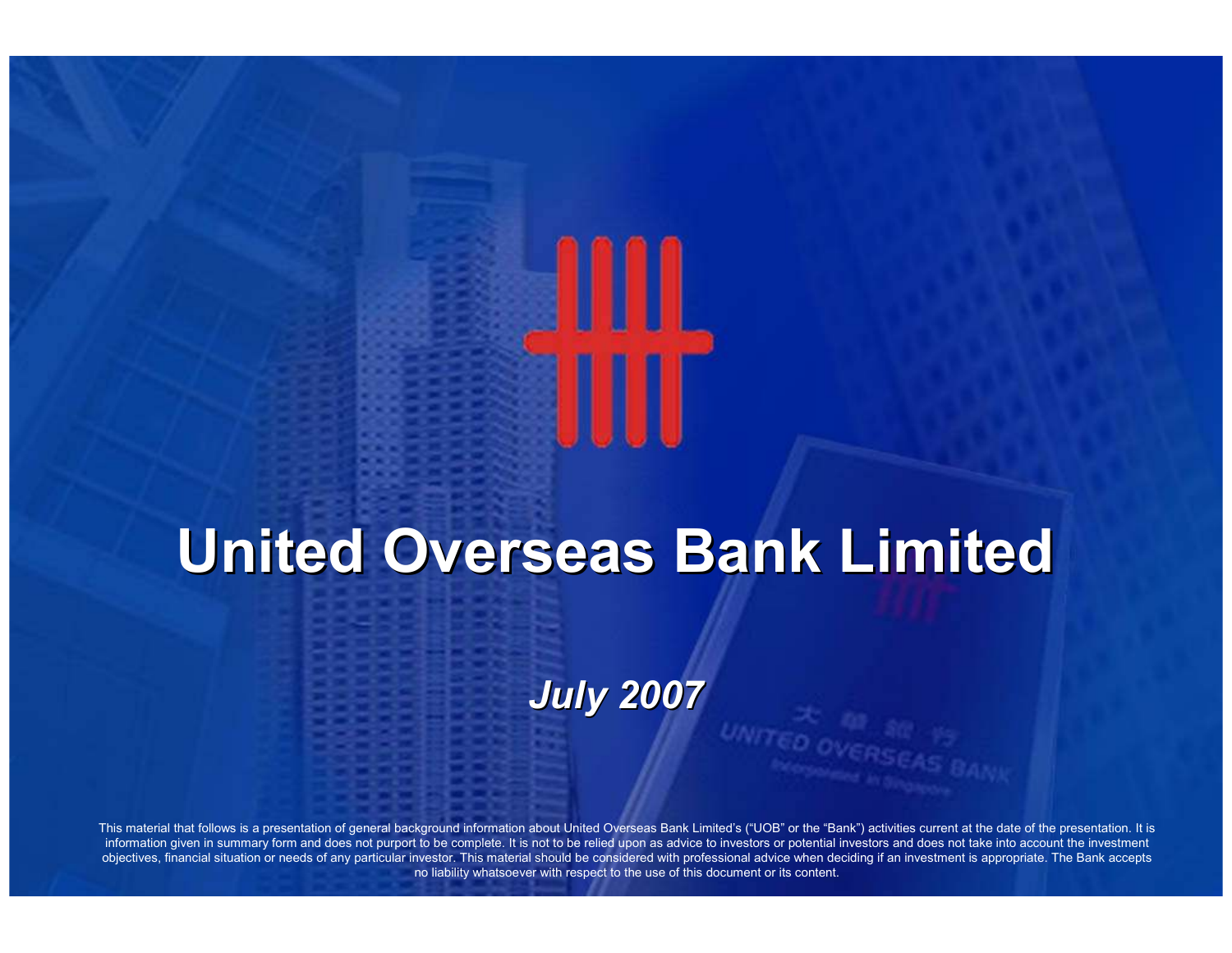# Agenda



- 1. Introduction to UOB
- 2. Investment Highlights
- 3. Conclusion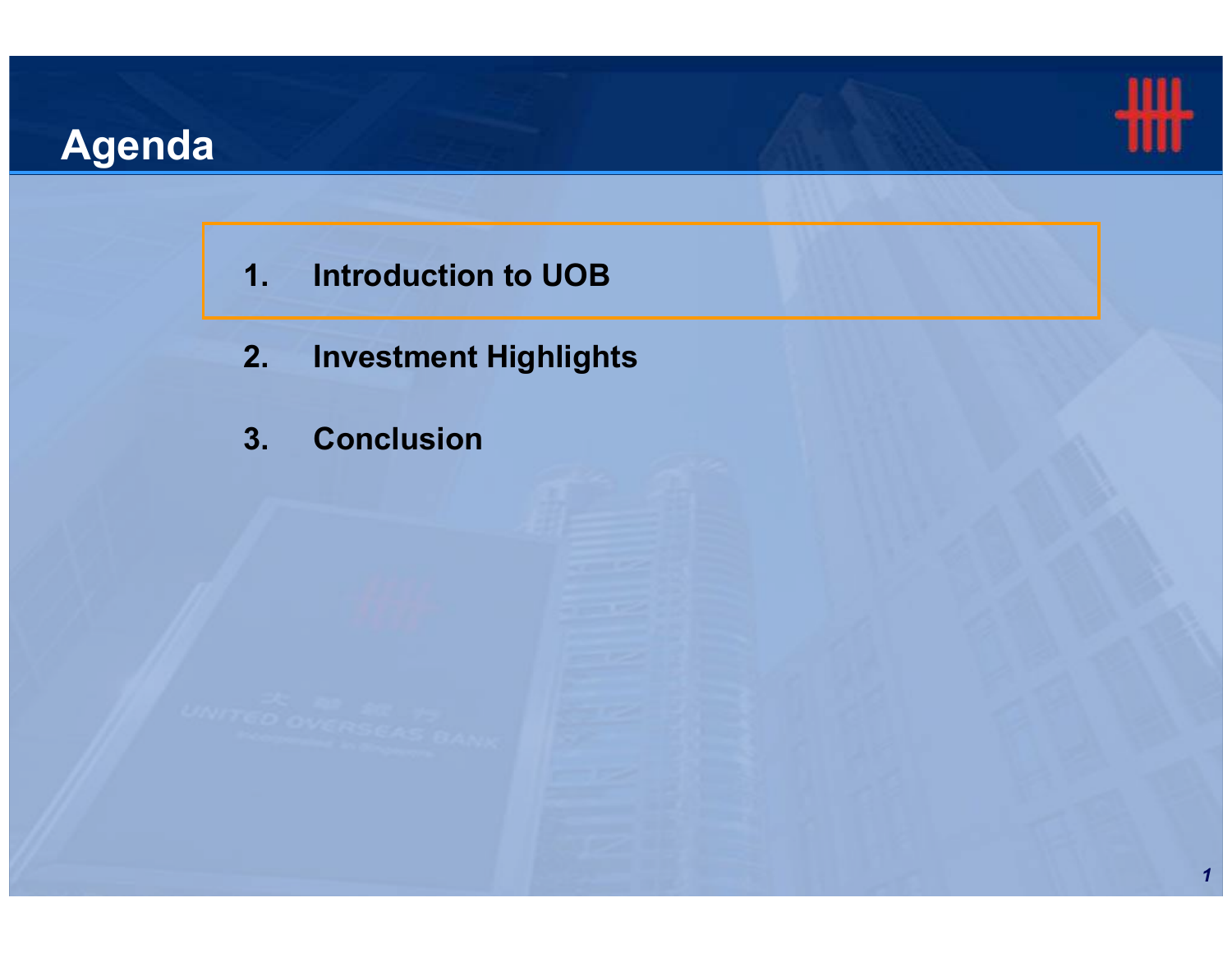### UOB Overview



#### Founding

Founded in August 1935 by a group of Chinese businessmen and Datuk Wee Kheng Chiang, father of the present UOB Group Chairman, Mr Wee Cho Yaw

#### Expansion

Over the decades, UOB expanded its regional reach through organic means and a series of acquisitions, targeting Malaysia, Thailand and Indonesia. UOB has also made recent inroads in China and Vietnam

#### Key Statistics

- Total Assets: S\$166.7 billion
- **Shareholder's Equity: S\$17.5** billion
- Gross Loans: S\$81.6 billion
- Customer Deposits: S\$99.7 billionн.
- ×. NIM: 2.18%
- Non-interest income / Total: 36.2<mark>%</mark> ٠
- . ROAA / ROAE: 1.27% / 12.4%
- . Cost / Income: 39.5%
- Tier 1 / Total CAR: 11.1% / 16.2% .
- a. Senior LT Debt Ratings:
	- ► Aa1 (Moody's)
	- $\blacktriangleright$  A+ (S&P)
	- ► AA- (Fitch)

Note: Financial statistics are as of 2007 Q1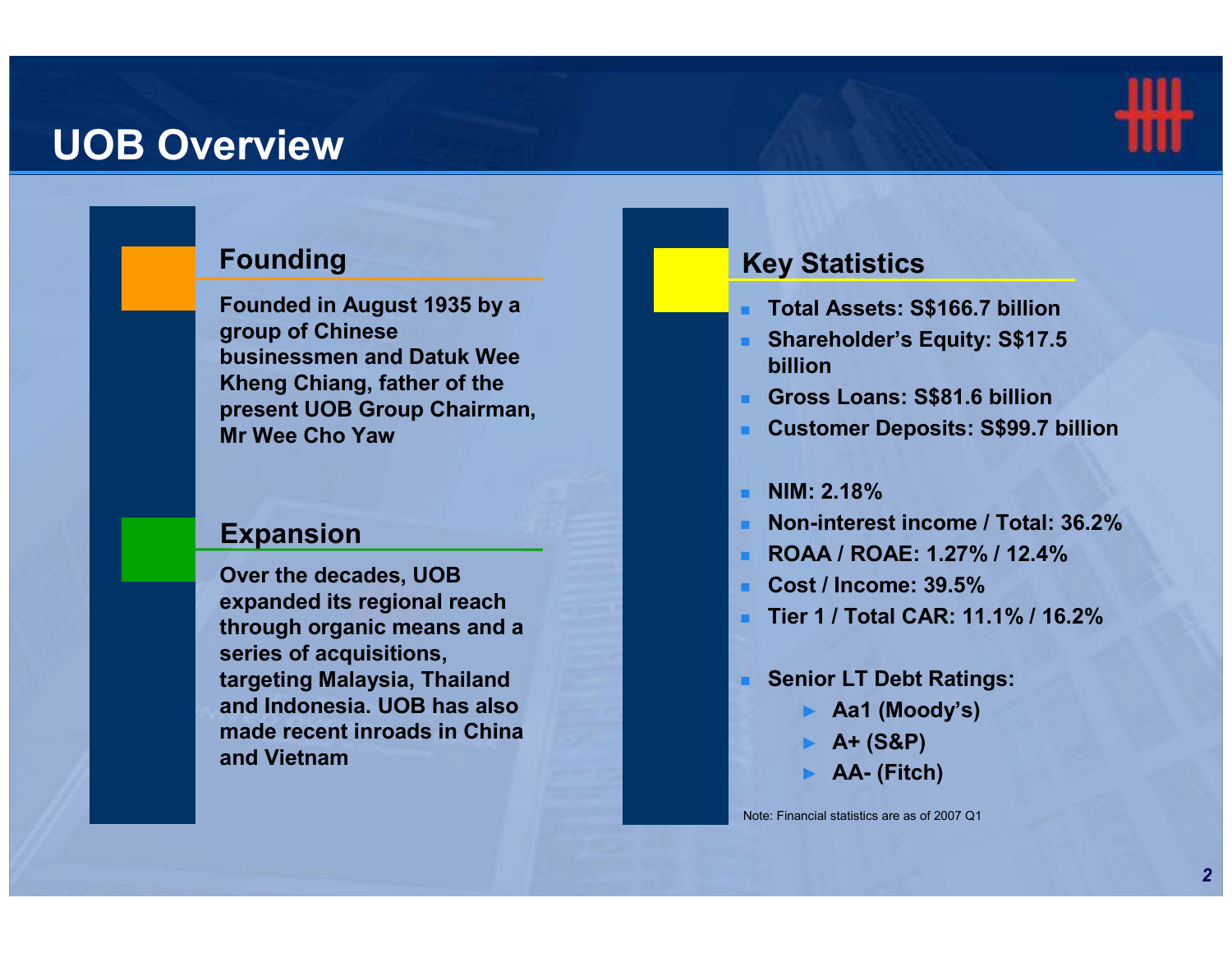# Singapore: Stable Operating and Supportive Regulatory Environment









Note: A = Actual; F = Forecast Source: Economist Intelligence Unit (July 2007)

#### Banking System Total Assets / Loans



- Macroeconomic indicators for Singapore remain positive
- Backed by sovereign ratings of Aaa by Moody's and AAA by S&P
- Strong regulator in MAS, supported by transparent and stable legal system
- Strong domestic economic growth continues to bode well for UOB's key Singaporean SME and property lending businesses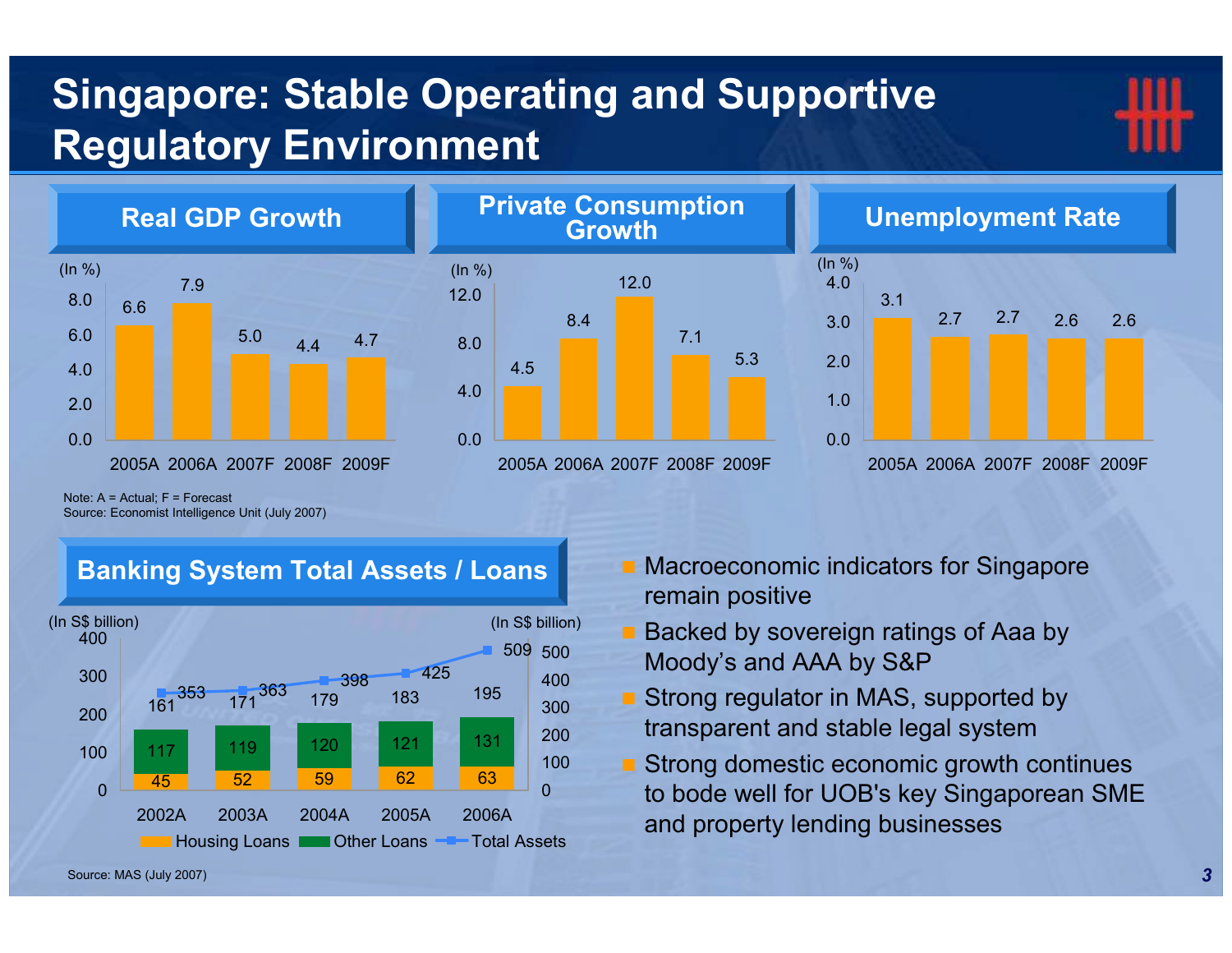## Key Asian Markets: Positive Macro Indicators



#### Private Consumption Growth



Note: 2006 figure for Vietnam is estimated









Note: 2006 figure for Vietnam is estimated

Note: A = Actual; F = ForecastSource: Economist Intelligence Unit (July 2007)

Regional countries in which UOB has high or growing exposure to are expected to exhibit steady economic growth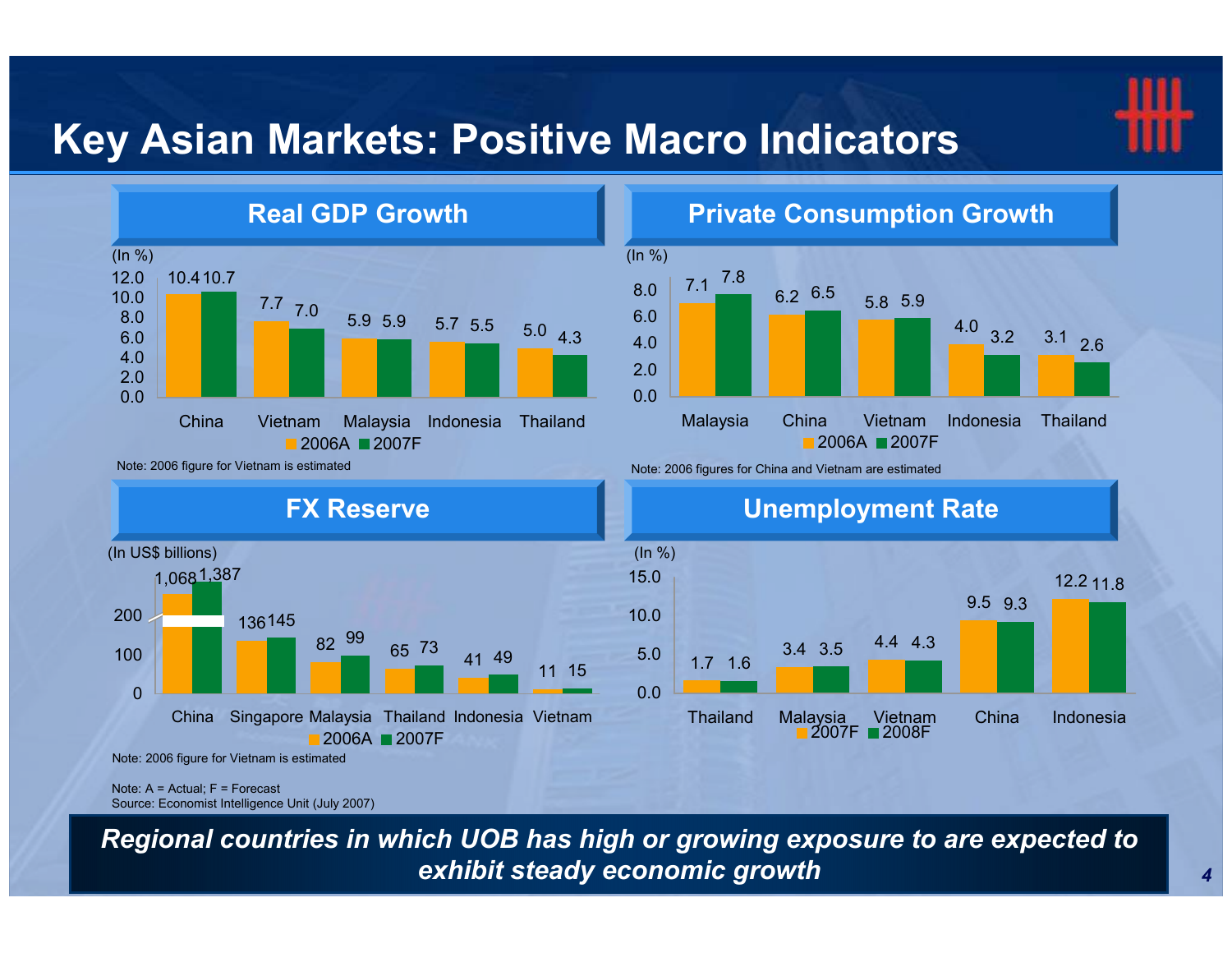# Agenda



- 1. Introduction to UOB
- 2. Investment Highlights
- 3. Conclusion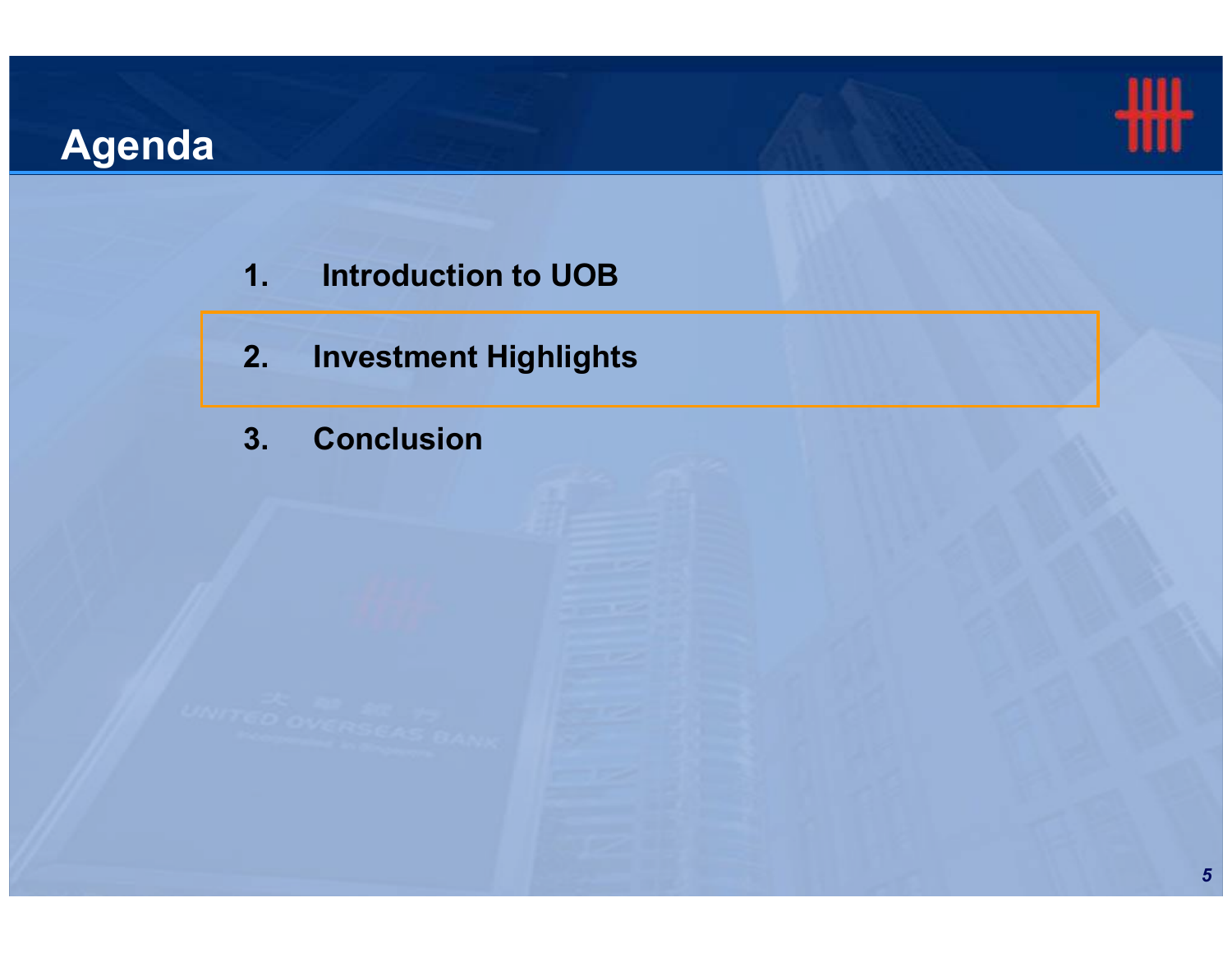## Investment Highlights



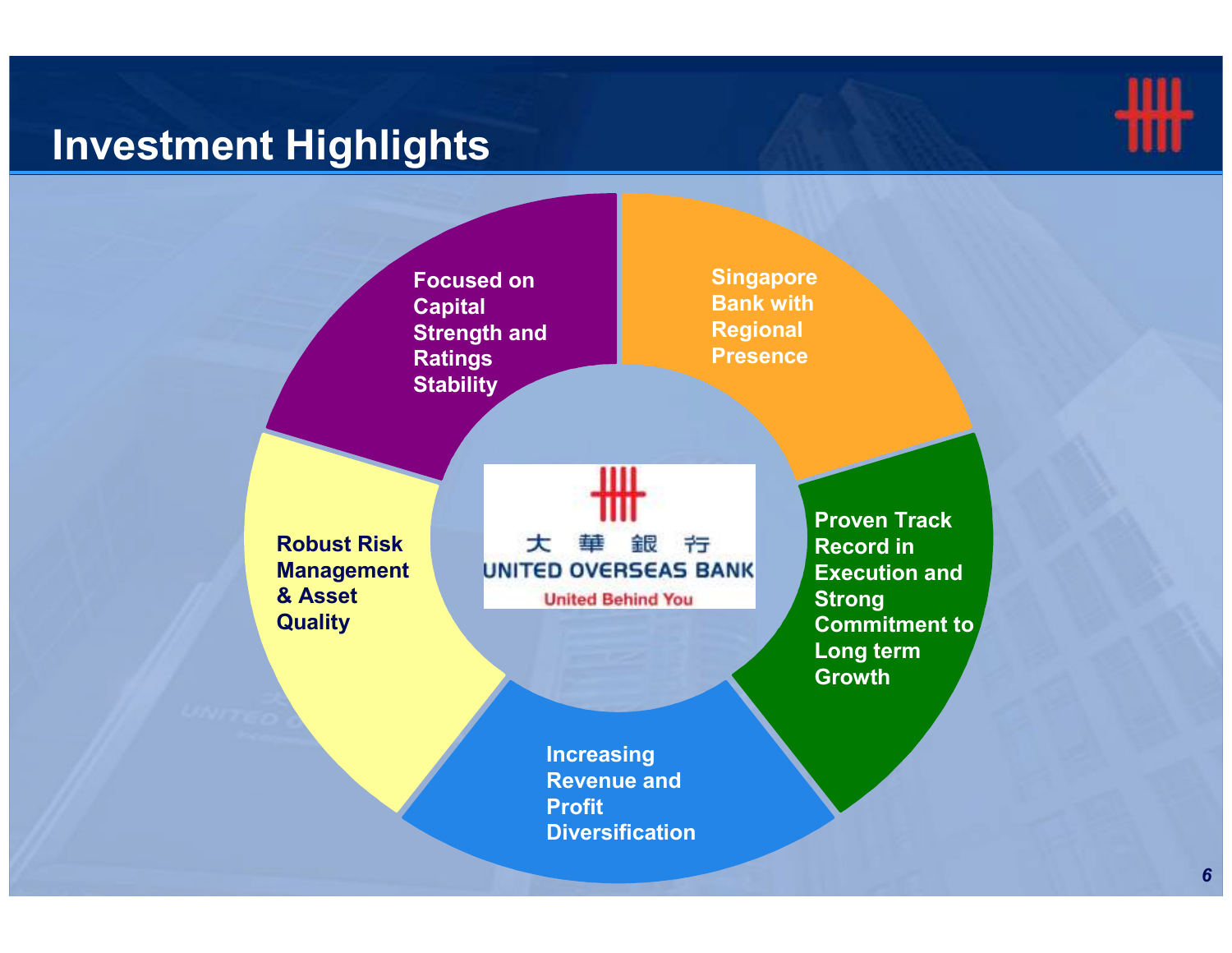## Strategic Focus



To be recognized as a leader in consumer and SME banking services in the region with investment banking and treasury products in support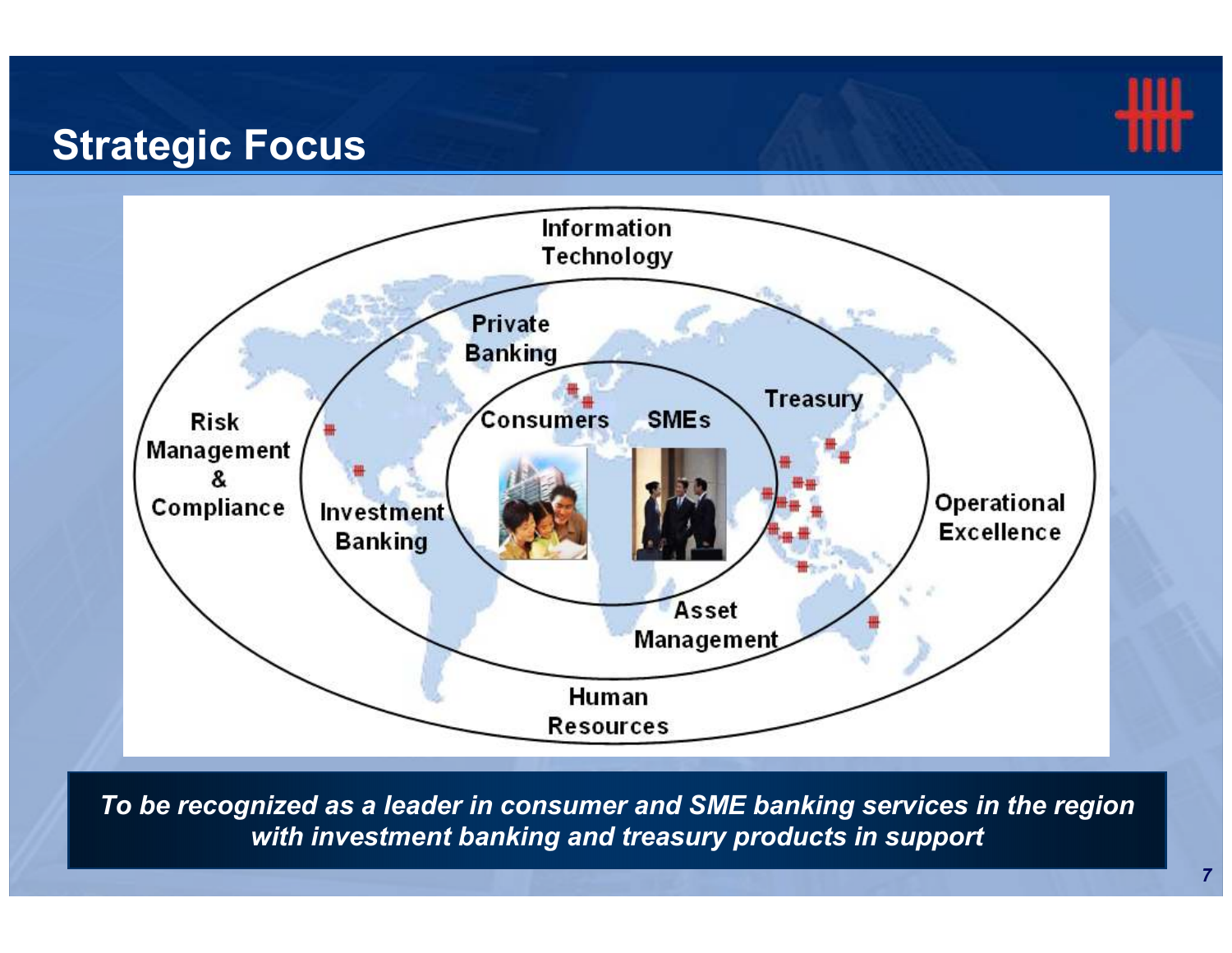

## Leading Full Service Banking Platform

| <b>Consumer Banking</b>                                                                                                                          | <b>SME Banking</b>                                                                                                                                       | <b>Private Banking</b>                                                                                           |
|--------------------------------------------------------------------------------------------------------------------------------------------------|----------------------------------------------------------------------------------------------------------------------------------------------------------|------------------------------------------------------------------------------------------------------------------|
| $\blacksquare$ #1 Singaporean credit<br>cards issuer<br>Market leader in<br>Singapore private home<br><b>loans</b>                               | <b>SME</b> market leader<br><b>Global relationship</b><br>management capability<br>for customers going<br>overseas and enhanced<br>fee income capability | Capitalising on UOB's<br>operating network to<br>increase cross-selling<br><b>Broadened product</b><br>offerings |
| <b>Treasury</b>                                                                                                                                  | <b>Investment Banking</b>                                                                                                                                | <b>Asset Management</b>                                                                                          |
| • Sales of structured<br>products is ranked<br>amongst top 10 Asian<br><b>banks</b><br>Strong trading and<br>product structuring<br>capabilities | • One of Singapore's major<br><b>IPO</b> underwriters<br>Growing presence in<br>capital markets activities<br>in the region                              | ■ Total AUM of S\$24.2<br>billion                                                                                |

UOB has leading expertise in the consumer and SME segments, it also offers a wide range of fee generating products which have increasingly contributed to profitability in recent years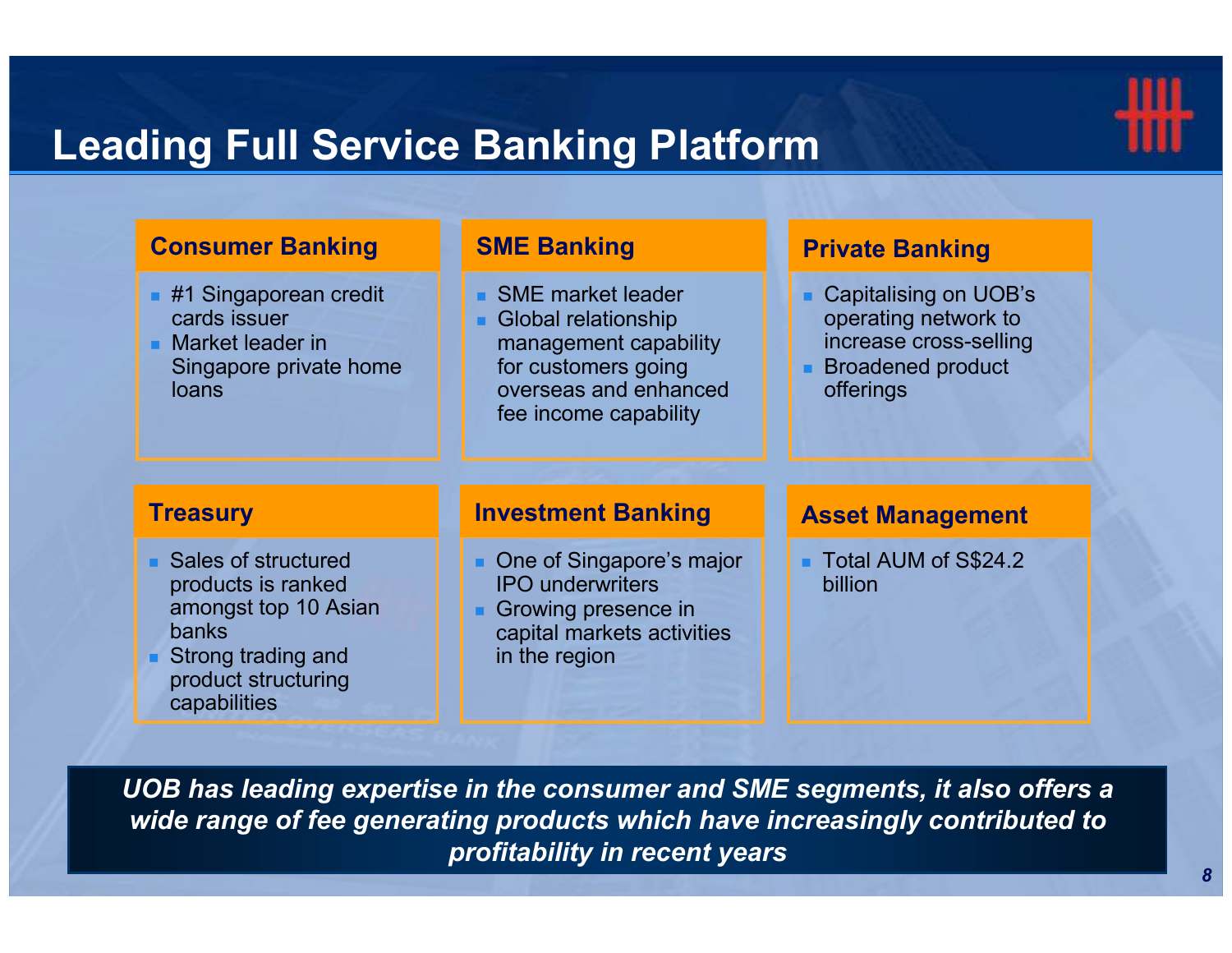# Established Regional Banking Franchise



Note: As of Dec 31, 2006

UOB has successfully built a solid regional banking platform with its 4 key South East Asian pillars and is expanding its presence in the rapidly growing China and Vietnam markets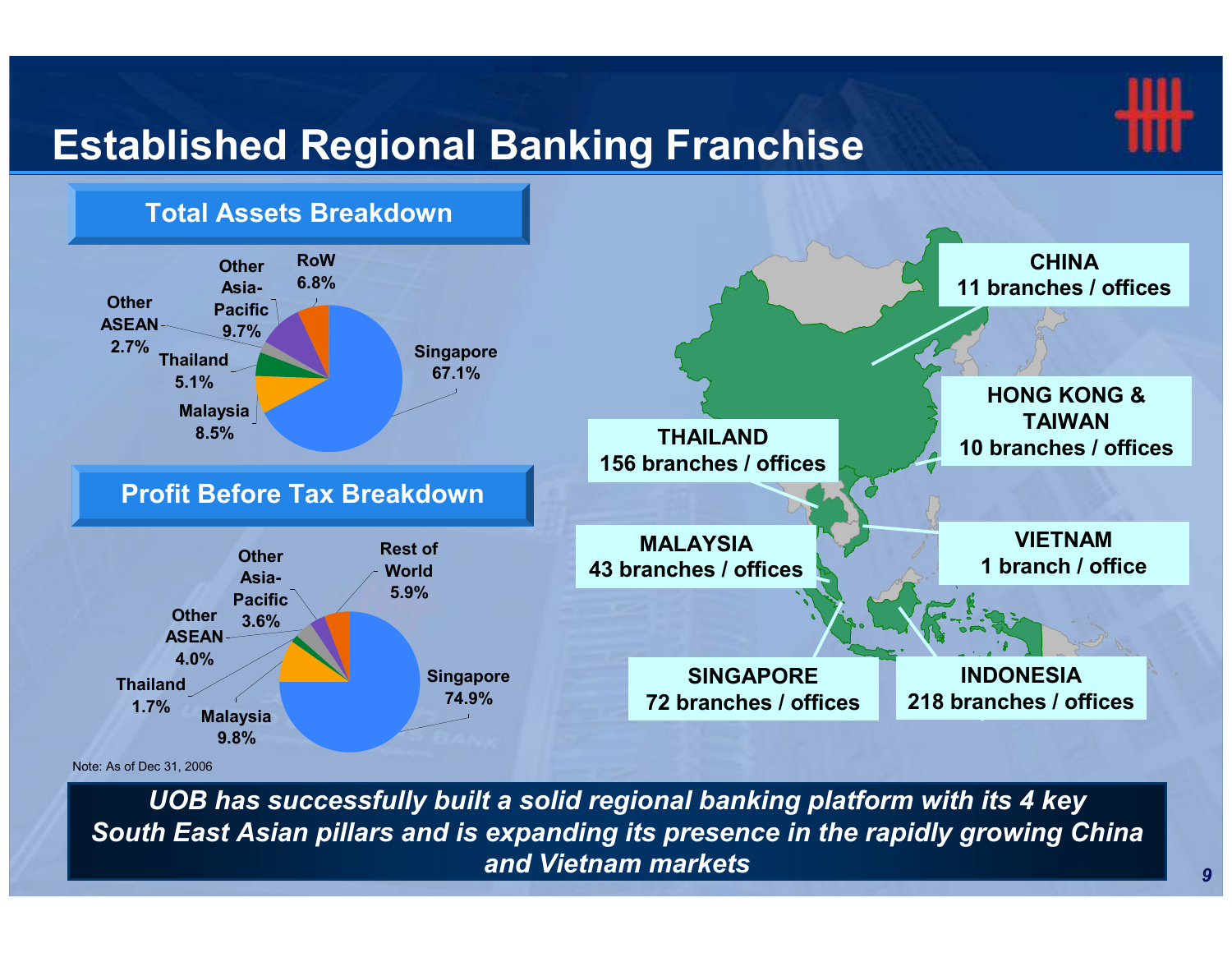### Proven Execution Track Record



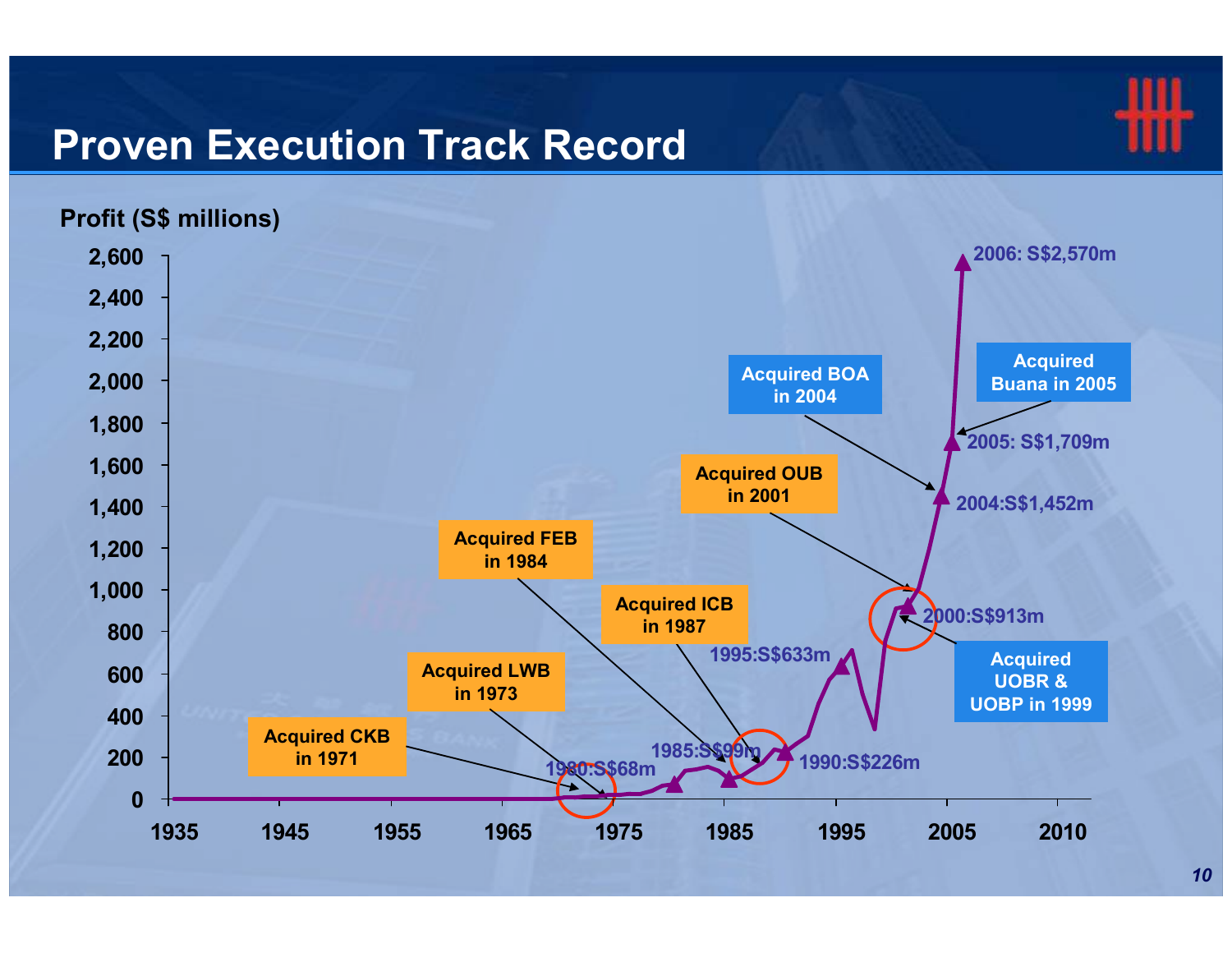

## Consistently Strong Financial Performance



Over the past few years, UOB has consistently recorded increases in income and profitability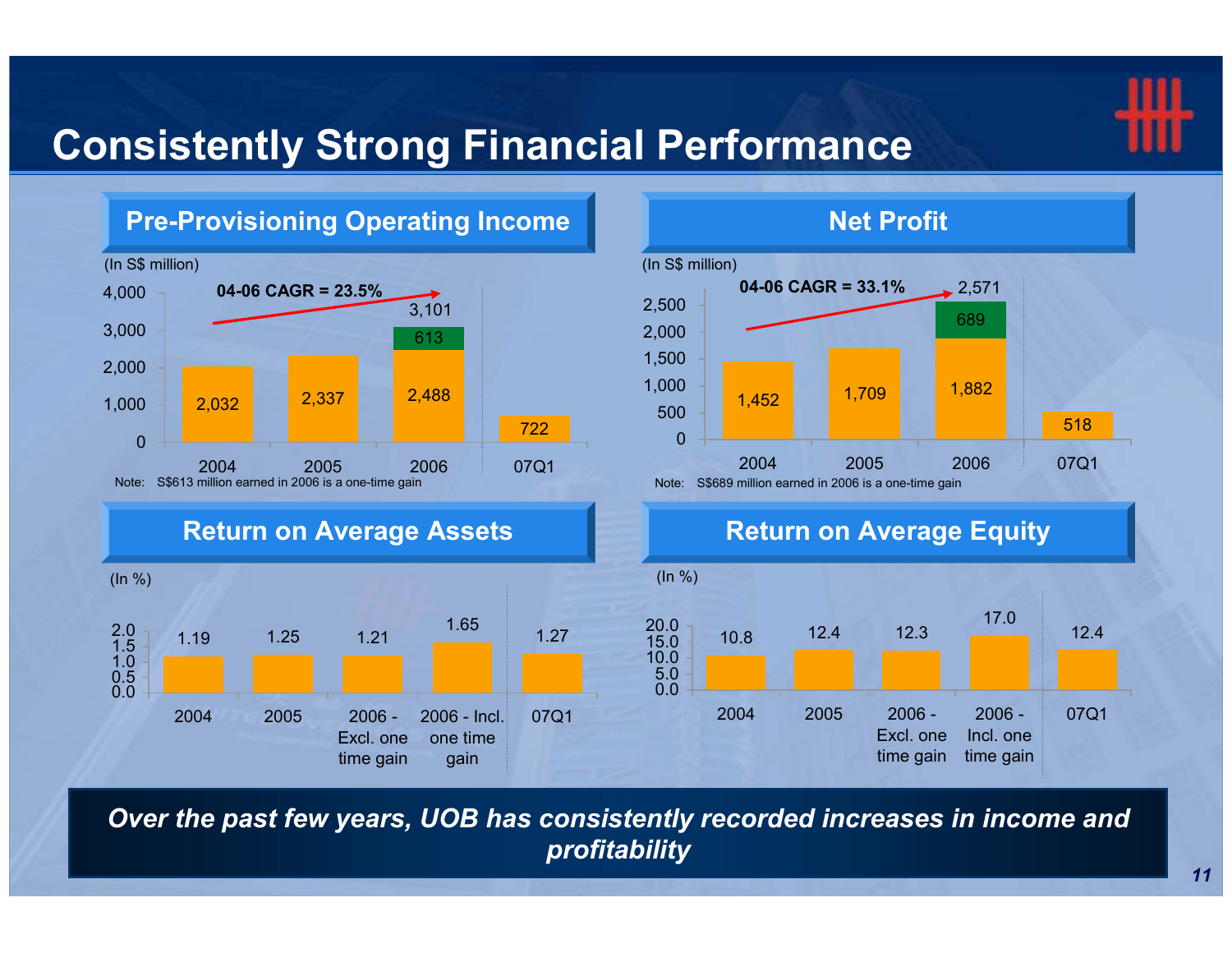## Competitive Against Local and International Peers



![](_page_12_Figure_3.jpeg)

OCBC UOB DBS CBA Lloyds

Efficient Cost Management

![](_page_12_Figure_5.jpeg)

Well-Maintained Liquidity

![](_page_12_Figure_7.jpeg)

Source: Latest available company reports

UOB's prudent management and steadily growing financial strength continue to enhance its competitiveness in Singapore and abroad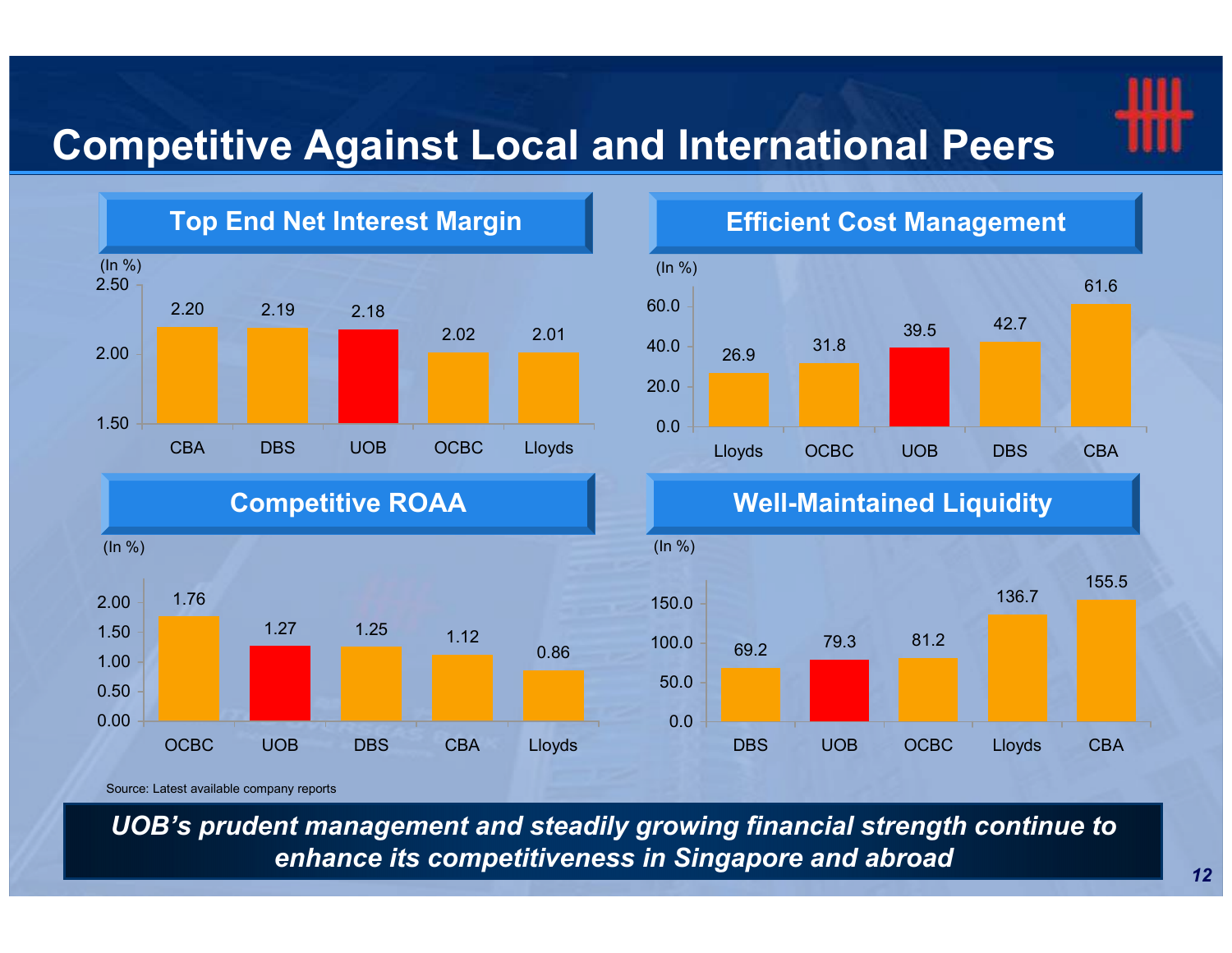## Well-Diversified Loan Portfolio

![](_page_13_Picture_1.jpeg)

![](_page_13_Figure_2.jpeg)

Over the years, UOB has consistently grown its well-diversified loan portfolio while maintaining stable levels of liquidity and a healthy focus on mortgages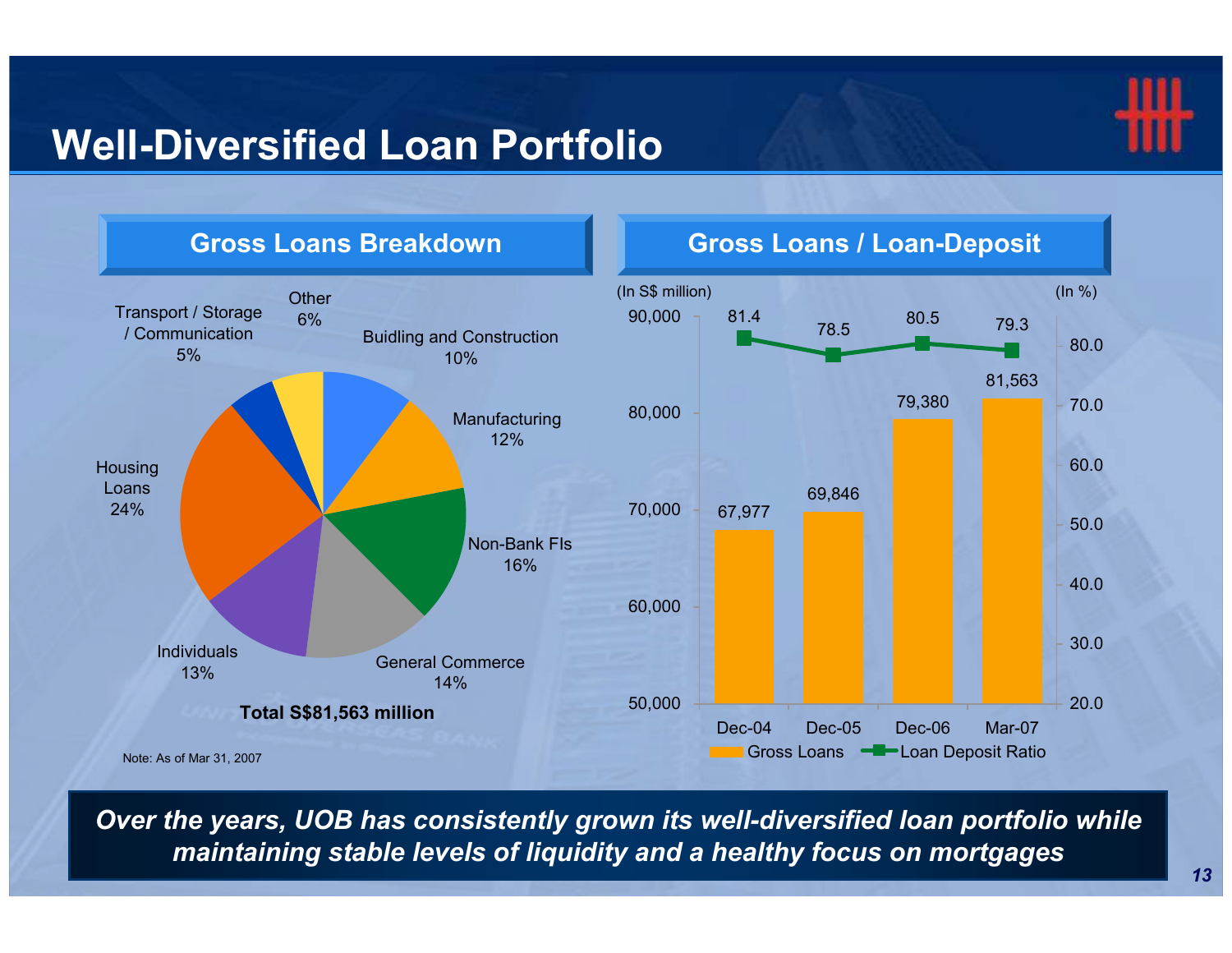## Diversified and Growing Fee Income

![](_page_14_Picture_1.jpeg)

![](_page_14_Figure_2.jpeg)

UOB has continuously expanded its fee income business to diversify its income base and enhance profitability levels. More recently, UOB has successfully targeted existing SME customers for their wealth management business potential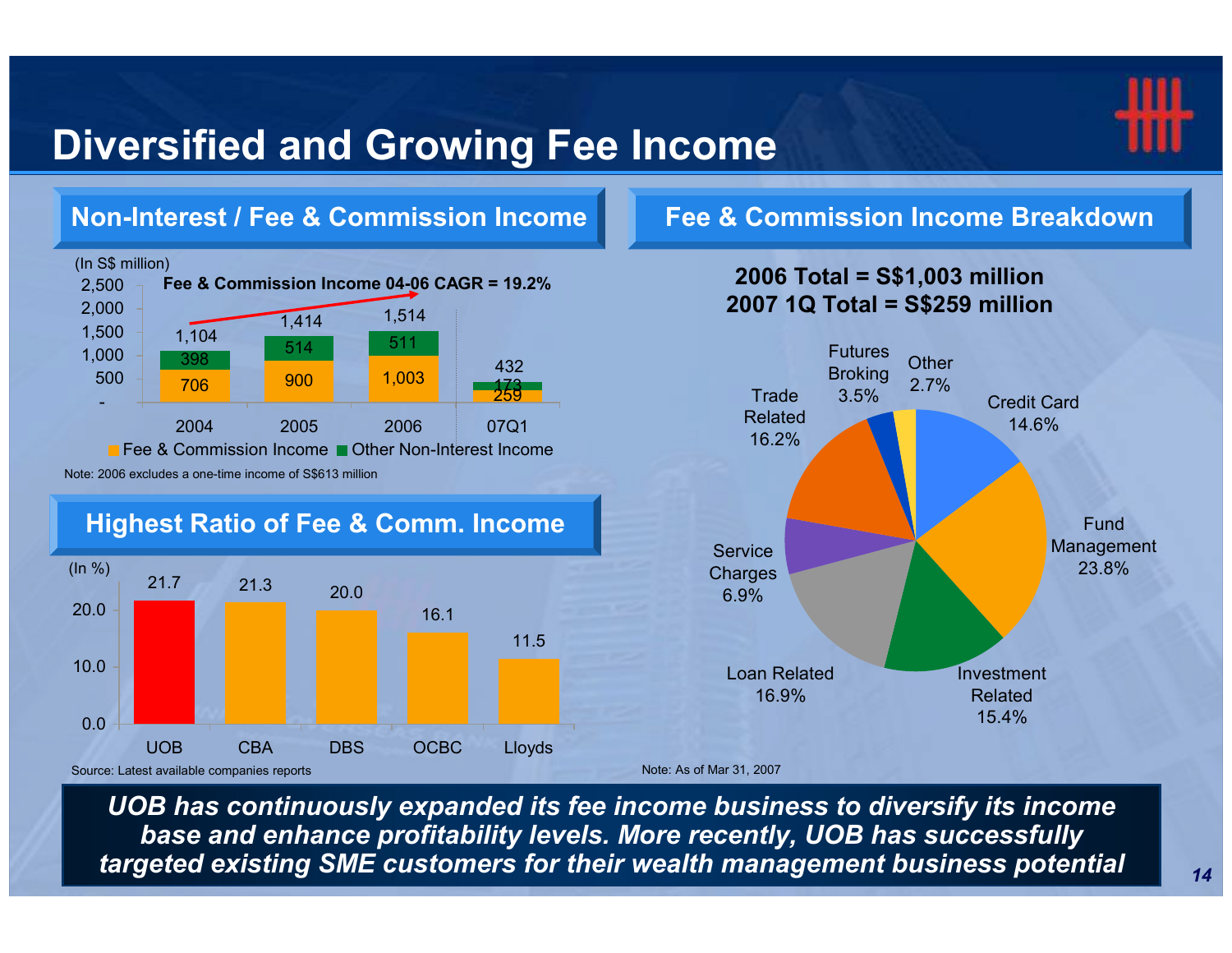## Risk & Capital Management Framework

![](_page_15_Picture_1.jpeg)

#### Risk Management

#### Credit and Country Risk Management

- Credit Committee (weekly)
- Executive Committee (monthly)
- - Board of Directors (quarterly)

#### **Market** Risk Management

- **Asset Liability** Committee (bi-weekly)
- Executive Committee (monthly)
- Board of Directors (quarterly)

#### Basel II

#### **Operational** Risk Management

- - Management Committee (monthly)
- **Executive Committee** (monthly)
- - Board of Directors (quarterly)

- - Substantial investments and significant progress has been made to align the bank to Basel II initiatives
- -On track to adopt an Internal Rating Based Approach (IRBA) in 2008
- Working towards the use of Internal Models for market risk capital charge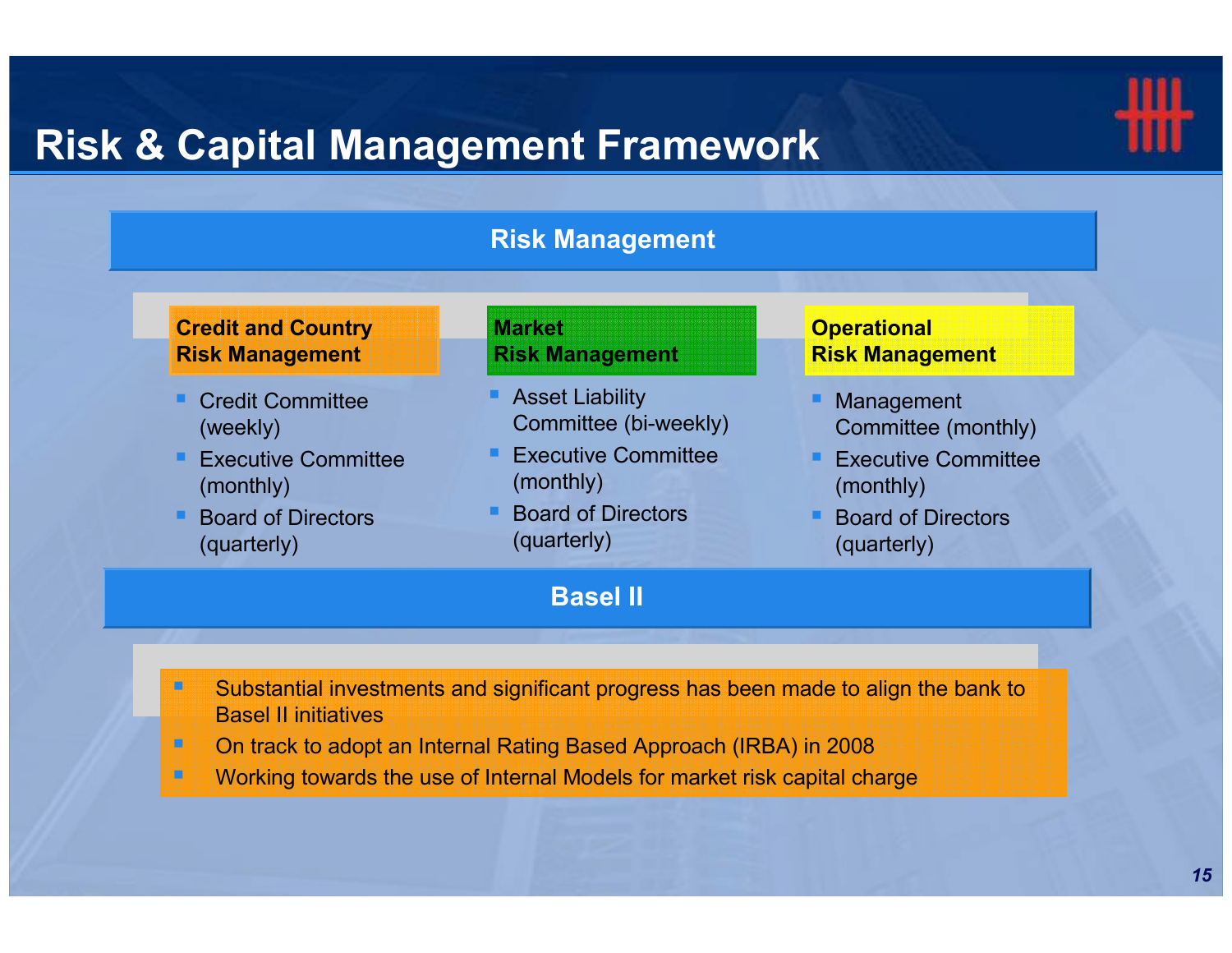## Improving Asset Quality and Adequate Provisioning

![](_page_16_Figure_1.jpeg)

UOB's strong risk management framework and adoption of prudent provisioning policies have contributed to a significant improvement in asset quality and impairment coverage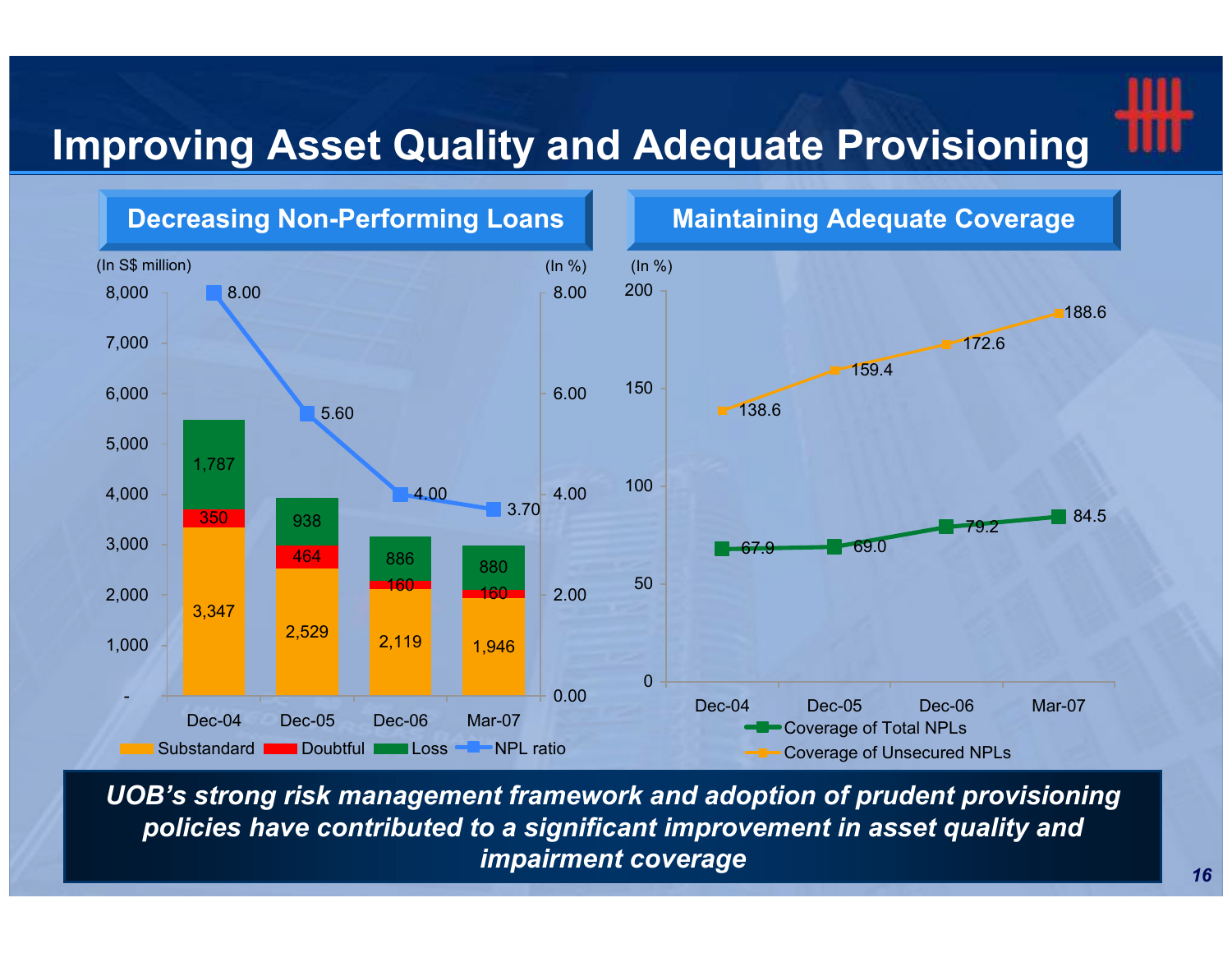![](_page_17_Picture_0.jpeg)

## Robust Capitalization Levels

![](_page_17_Figure_2.jpeg)

UOB has consistently maintained robust core capitalization levels and ranks among the highest capitalized banks globally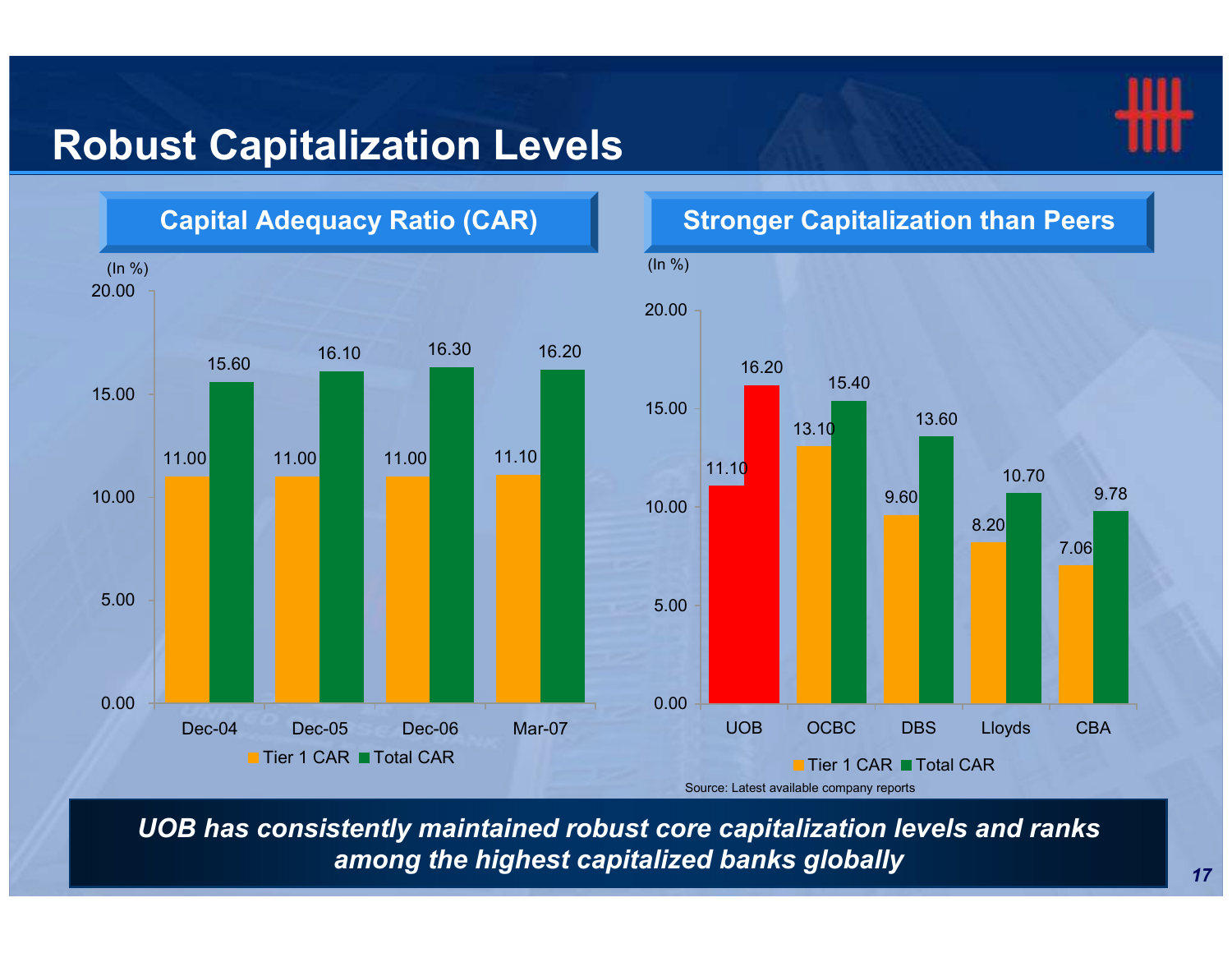## One of the World's Leading Credits

![](_page_18_Picture_1.jpeg)

![](_page_18_Figure_2.jpeg)

UOB is one of the highest rated banks globally, Aa1 (stable outlook) by Moody's, and A+ for long-term counterparty credit (stable outlook) by S&P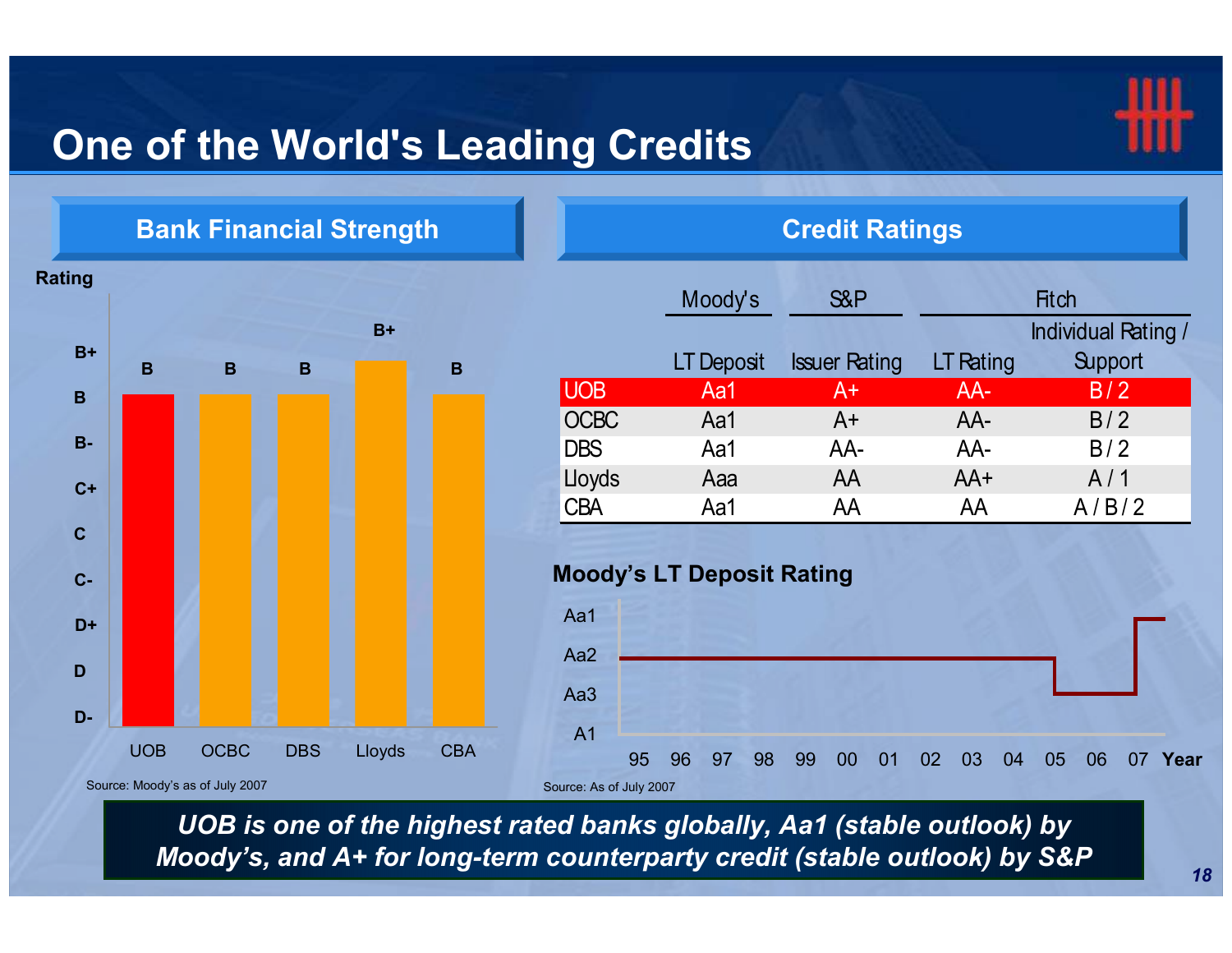# Stable Funding and Proactive Debt Management

![](_page_19_Picture_1.jpeg)

| <b>Core Deposits Mix</b>                                                                       |                                    | <b>Changes to MAS Guidelines</b>                                                                                                                                                                                                                                                                                                                                                 |
|------------------------------------------------------------------------------------------------|------------------------------------|----------------------------------------------------------------------------------------------------------------------------------------------------------------------------------------------------------------------------------------------------------------------------------------------------------------------------------------------------------------------------------|
| Current/<br>Saving /<br><b>Other</b><br>deposits<br>24.5%<br><b>Fixed</b><br>deposits<br>50.2% | <b>Banker</b><br>deposits<br>25.3% | Effective March 2007, Singapore authorities<br>lowered the Tier 1 CAR requirement from 7% to<br>6%. The total CAR requirement remains<br>unchanged at 10%<br>• MAS also allowed a broader range of Tier 2<br>instruments to qualify as Tier 2 capital, thereby<br>allowing dated LT2 instruments to be issued. Up<br>to 50% of Tier 2 can be made up of these new<br>instruments |

#### International Debt Issuance Track Record

### Year of maturity) Debt Maturity Profile

| <b>Issued</b>                               | <b>Description</b> | <b>Coupon</b> | <b>Amount</b><br>(millions) |        |  |
|---------------------------------------------|--------------------|---------------|-----------------------------|--------|--|
| (Moody's/S&P/Fitch: Aa3/A-/A+)<br>Tier 1    |                    |               |                             |        |  |
| <b>Dec/05</b>                               | Perp NC '16        | 5.796%        | <b>US\$500</b>              |        |  |
| Upper Tier 2 (Moody's/S&P/Fitch: Aa2/A-/A+) |                    |               |                             |        |  |
| Aug/04                                      | Sep '19 C '14      | 5.375%        | <b>US\$1,000</b>            |        |  |
| Aug/04                                      | Sep '19 C '14      | 4.1%          | S\$1,000                    |        |  |
| Jun/03                                      | 10 yr Bullet '13   | 4.5%          | <b>US\$1,000</b>            | (In S) |  |
| Aug/01                                      | Sep '16 C '11      | 4.95%         | S\$1300                     | Note:  |  |

![](_page_19_Figure_6.jpeg)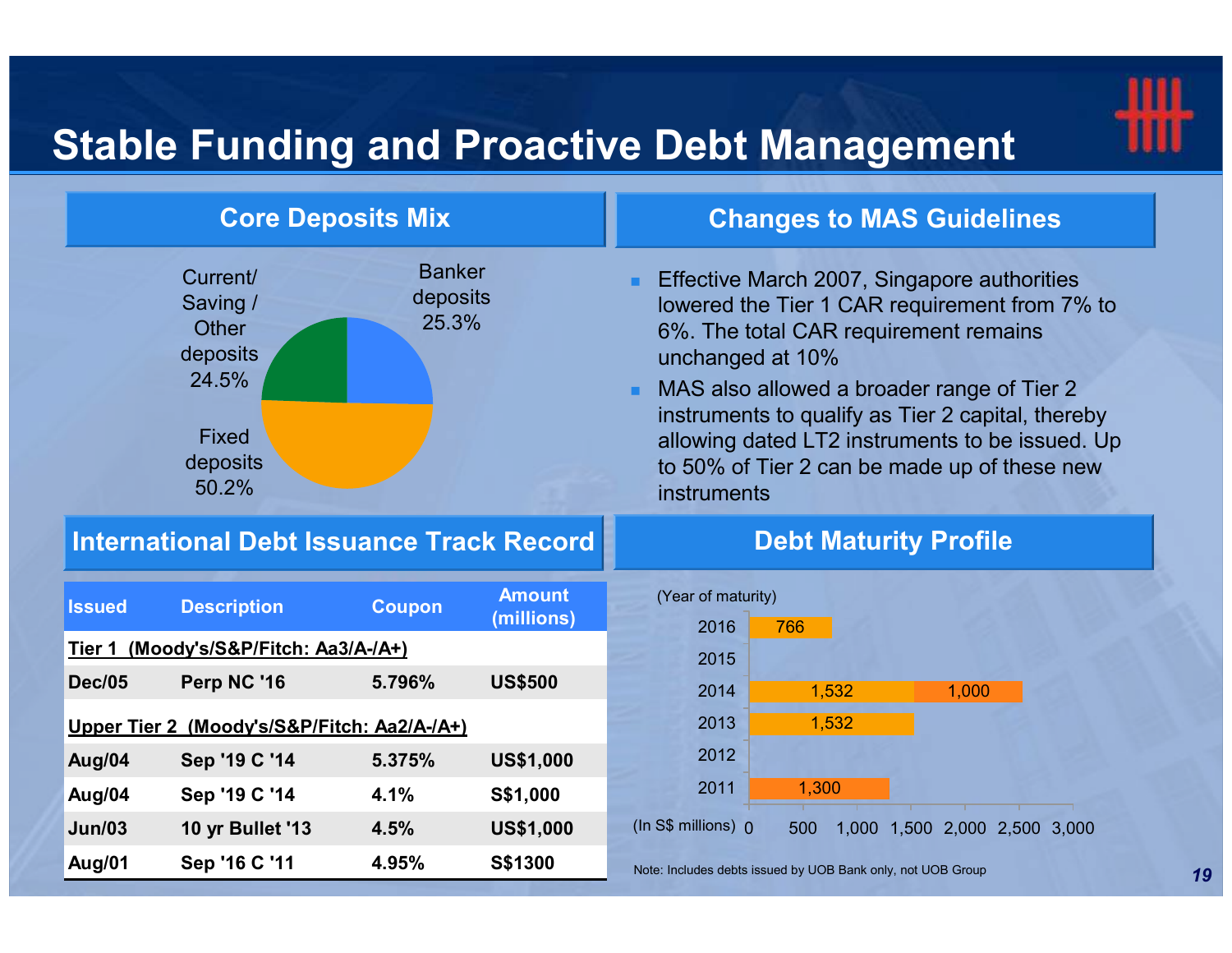# Agenda

![](_page_20_Picture_1.jpeg)

- 1. Introduction to UOB
- 2. Investment Highlights
- 3. Conclusion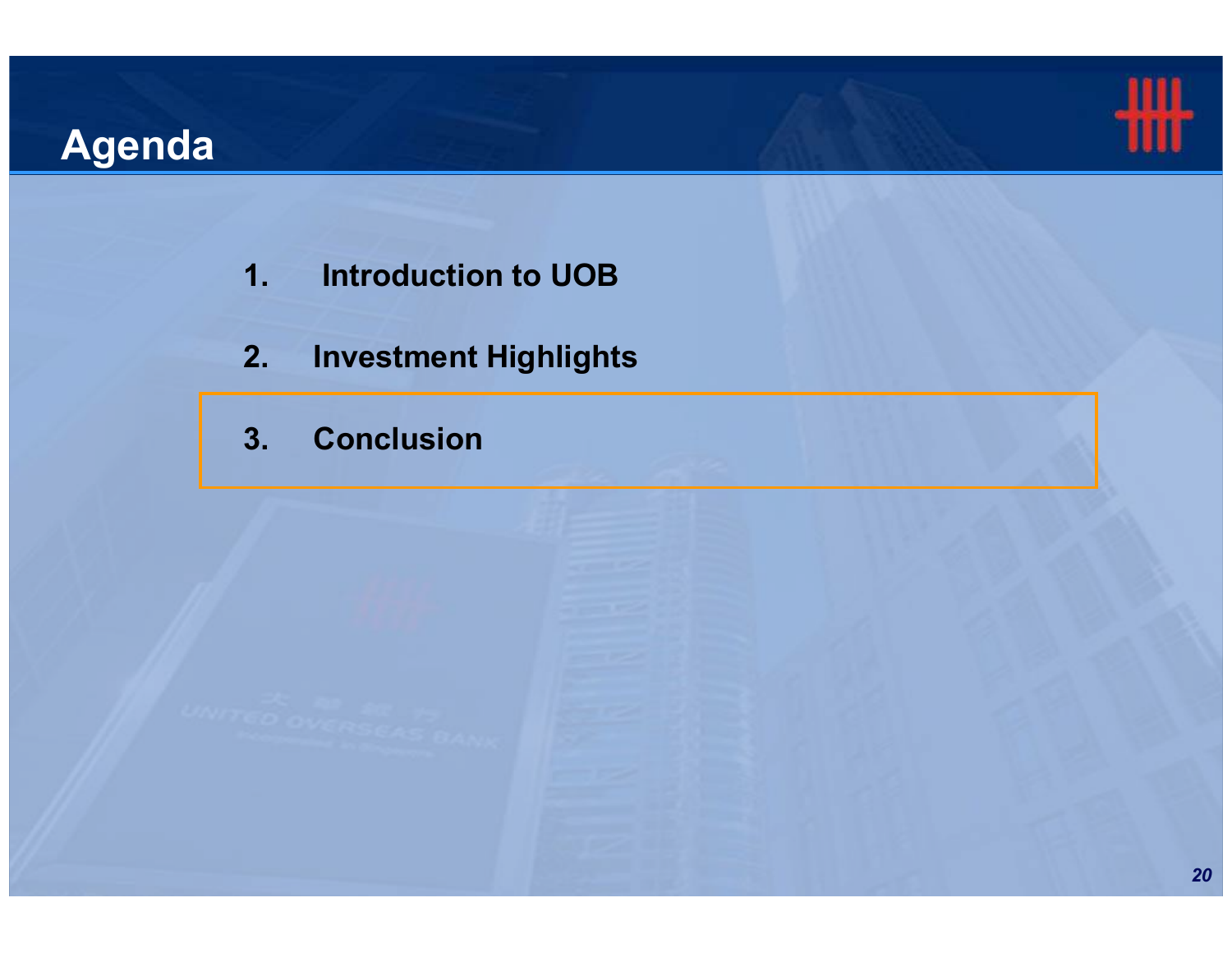#### Conclusion1Large Presence Across the Region52Proven Execution One of the Best Track Record and Capitalized and Strong Highest RatedCommitment to Long term Growth命 ᆂ 亐 **UNITED OVERSEAS BANK United Behind You**  $\frac{4}{2}$  Behuat Biek 4Strong Operating Robust Risk Platform and Management and **Diversification** Improving Asset Targeted for **Quality Growth**

UOB's mission: To be a premier banking group in the Asia-Pacific region, committed to providing quality products and excellent customer service